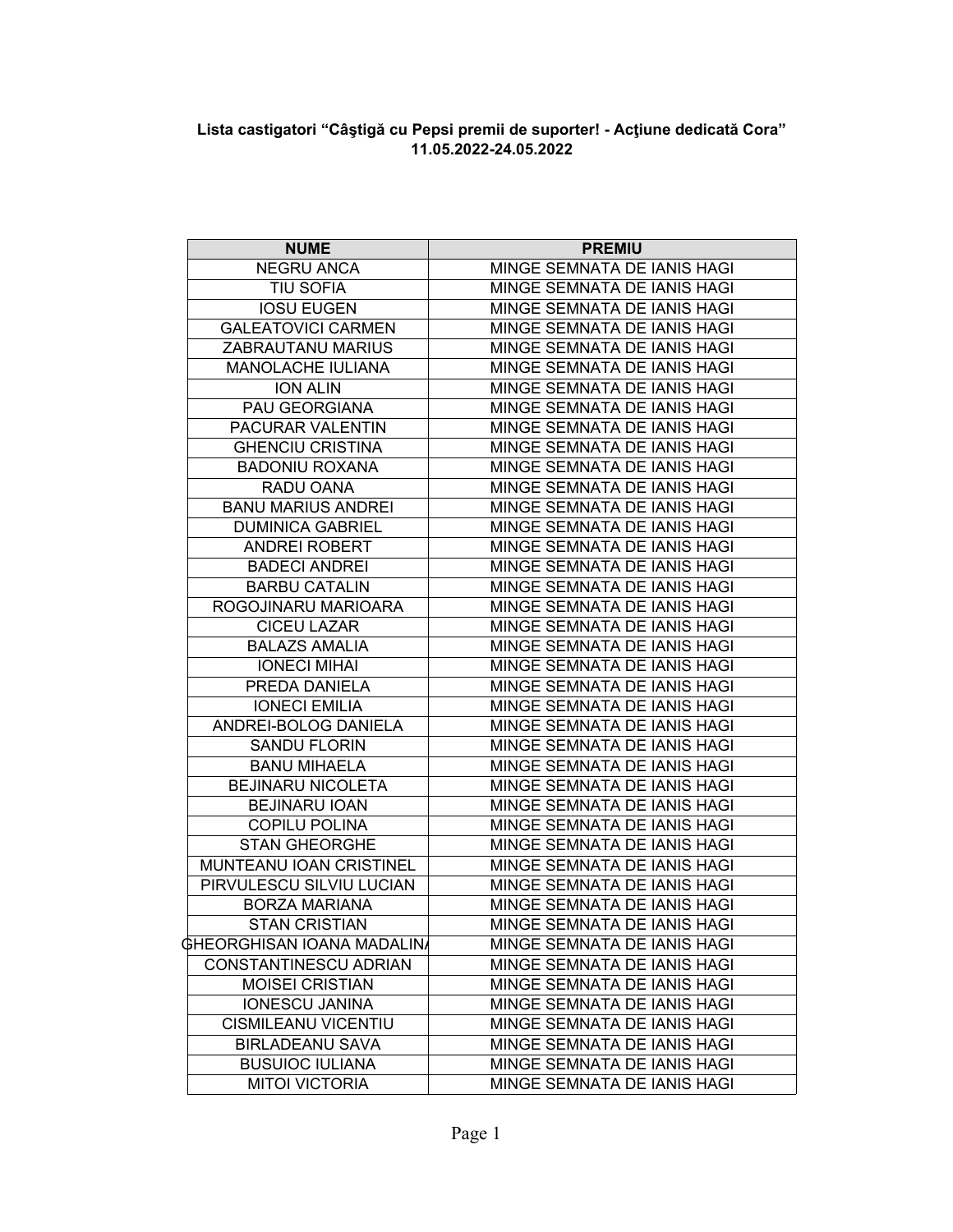| <b>IONESCU ANDREI</b>          | MINGE SEMNATA DE IANIS HAGI |
|--------------------------------|-----------------------------|
| <b>HARAPU ROXANA</b>           | MINGE SEMNATA DE IANIS HAGI |
| <b>SAILA MIHAI</b>             | MINGE SEMNATA DE IANIS HAGI |
| FILIGEANU MARIUS DANIEL        | <b>RUCSAC SPORT</b>         |
| <b>FILIGEANU MIHAELA</b>       | <b>RUCSAC SPORT</b>         |
| <b>BANU CATALINA</b>           | <b>RUCSAC SPORT</b>         |
| <b>GHEORGHE MARIUS LUCIAN</b>  | <b>RUCSAC SPORT</b>         |
| <b>NEGOITA CRISTINA</b>        | <b>RUCSAC SPORT</b>         |
| <b>GHEORGHE ANDREI ROBERT</b>  | <b>RUCSAC SPORT</b>         |
| <b>GHEORGHE AURELIA</b>        | <b>RUCSAC SPORT</b>         |
| <b>PAU EMIL</b>                | <b>RUCSAC SPORT</b>         |
| <b>GALBENU CORNELIA</b>        | <b>RUCSAC SPORT</b>         |
| <b>RADU LAURENTIU NARCIS</b>   | <b>RUCSAC SPORT</b>         |
| <b>PAVEL MARIUS</b>            | <b>RUCSAC SPORT</b>         |
| <b>ANDREI LILIANA</b>          | <b>RUCSAC SPORT</b>         |
| NASTASE MARIAN COSMIN          | <b>RUCSAC SPORT</b>         |
| <b>BANU HORIA</b>              | <b>RUCSAC SPORT</b>         |
| <b>DUMINICA CONSTANTIN</b>     | <b>RUCSAC SPORT</b>         |
| <b>CICEU PAUL RAZVAN</b>       | <b>RUCSAC SPORT</b>         |
| <b>CICEU LUCIA</b>             | <b>RUCSAC SPORT</b>         |
| STALPEANU CRISTIAN             | <b>RUCSAC SPORT</b>         |
| <b>COSMA MARIA</b>             | <b>RUCSAC SPORT</b>         |
| <b>DUMINICA SIMONA INGRID</b>  | <b>RUCSAC SPORT</b>         |
| <b>DUMINICA RAMONA</b>         | <b>RUCSAC SPORT</b>         |
| <b>CIUCIOI CRISTIAN</b>        | <b>RUCSAC SPORT</b>         |
| <b>TARZIORIU VASILICA</b>      | <b>RUCSAC SPORT</b>         |
| MARINCHESCU CLAUDIA            | <b>RUCSAC SPORT</b>         |
| BOCSANCZI OTILIA-LILIANA       | <b>RUCSAC SPORT</b>         |
| <b>COCA CRISTINA-ANA</b>       | <b>RUCSAC SPORT</b>         |
| <b>BALICA EDUARD ALEXANDRU</b> | <b>RUCSAC SPORT</b>         |
| POPESCU STEFANIA               | <b>RUCSAC SPORT</b>         |
| <b>SANDU MIHAELA</b>           | <b>RUCSAC SPORT</b>         |
| <b>CIUCIOI ELENA</b>           | <b>RUCSAC SPORT</b>         |
| <b>BANU ELENA</b>              | <b>RUCSAC SPORT</b>         |
| POPESCU FLOAREA                | <b>RUCSAC SPORT</b>         |
| <b>BADOI DANIEL</b>            | <b>RUCSAC SPORT</b>         |
| <b>MARINESCU MINODORA</b>      | <b>RUCSAC SPORT</b>         |
| <b>BIDILICI MARIAN</b>         | <b>RUCSAC SPORT</b>         |
| <b>ZICHOR VALENTIN</b>         | <b>RUCSAC SPORT</b>         |
| <b>STAN CRISTINA GABRIELA</b>  | <b>RUCSAC SPORT</b>         |
| PIRVULESCU STEFANIA DELIA      | <b>RUCSAC SPORT</b>         |
| CONSTANTINESCU ANA MARIA       | <b>RUCSAC SPORT</b>         |
| RADU DENISE OANA               | <b>RUCSAC SPORT</b>         |
| <b>VRACIU ANDRA</b>            | <b>RUCSAC SPORT</b>         |
| <b>IONESCU GEORGE</b>          | <b>RUCSAC SPORT</b>         |
| ALEXANDRU ROXANA               | <b>RUCSAC SPORT</b>         |
| <b>BUSUIOC AUREL</b>           | <b>RUCSAC SPORT</b>         |
| <b>CRISAN CORNEL</b>           | <b>RUCSAC SPORT</b>         |
| <b>DINU ANICA</b>              | <b>RUCSAC SPORT</b>         |